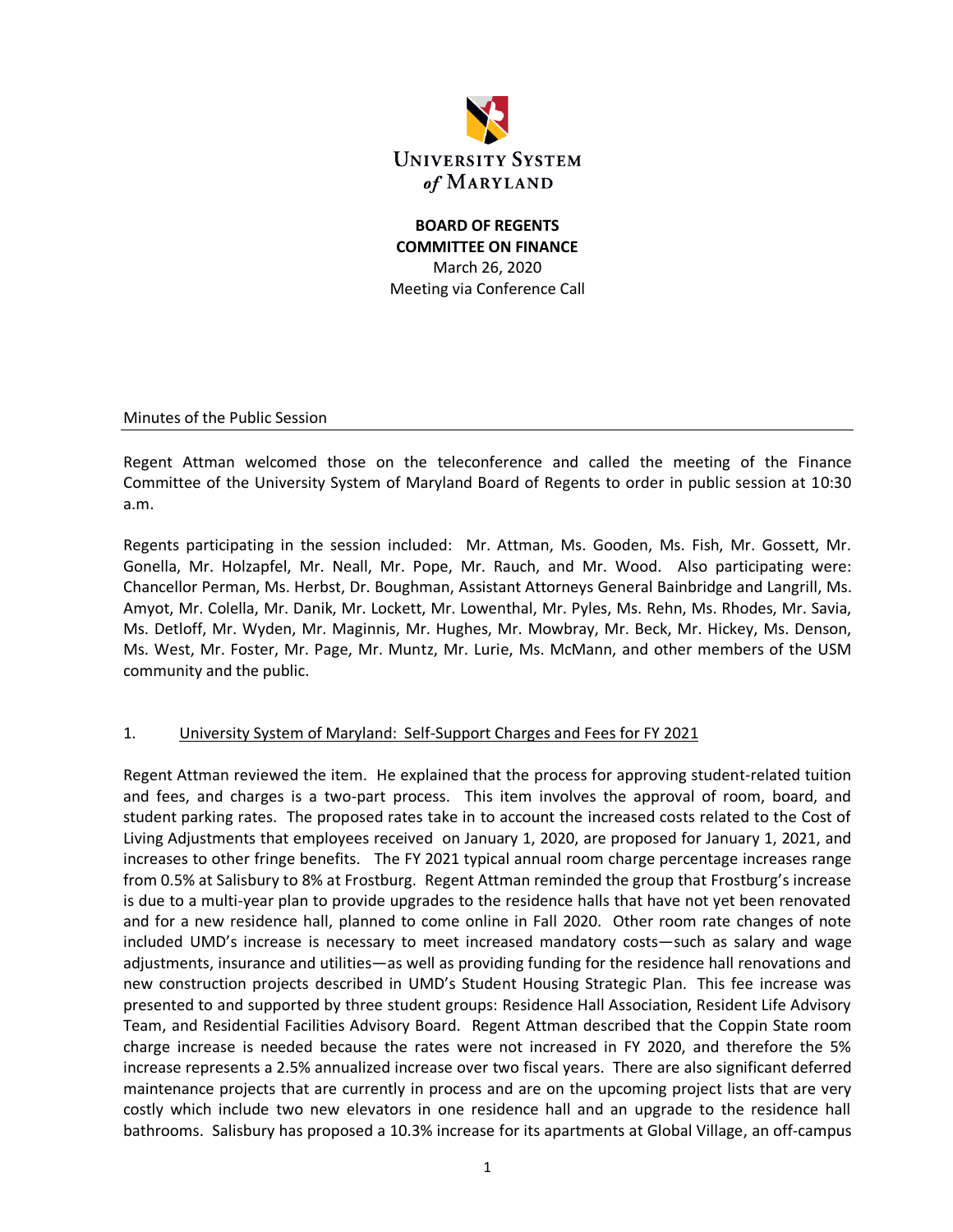housing option primarily for international and transfer students. While Salisbury has no ownership in the complex, it sets the rate and includes the rental fees on student bills. FY 2021 will be the 2<sup>nd</sup> year for this contractual agreement and it is reviewed and signed annually. Turning to the board rates, Regent Attman noted that the change in rates ranged from no change at UMES to 4.3% at Frostburg.

## **The Finance Committee recommended that the Board of Regents approve the proposed self-support charges and fees for FY 2021 as set forth in the presented document.**

(Regent Attman moved recommendation, seconded by Regent Pope; unanimously approved) Vote Count = YEAs: 9 NAYs: 0 Abstentions: 0

### 2. Proposed Amendment to USM VIII-2.01—Policy on Tuition

Regent Attman provided an overview of the item. During the last few years, three USM institutions— UMD, TU, UMB—have been granted an exception to the Board Policy on Tuition-VIII 2.01 as permitted in Section II.B.1 of the policy. This exception allows a university to charge a tuition differential for select high-cost undergraduate academic programs. Each institution's proposal included expected outcomes following the full implementation of the differential tuition phased-in practice. During the discussion and consideration of these requests, several Regents voiced their interest in the reporting of outcomes based on the institutions' requests. The proposed amendment seeks to codify the Board's reporting expectation.

## **The Finance Committee recommended that the Board of Regents approve the proposed amendment to the policy.**

(Regent Attman moved recommendation, seconded by Regent Pope; unanimously approved) Vote Count = YEAs: 9 NAYs: 0 Abstentions: 0

## 3. Proposed Board of Regents Policy VIII-22.00—Policy on Service Contracts

Regent Attman began by noting that the proposed policy is the result of a legislative requirement that the Board adopt a policy to implement statutory language relating to the outsourcing of state jobs, in statute referred to as "service contracts." The legislation was originally passed in 2015, and in 2016 the General Assembly adopted language that specifically applied the law to the System. Regent Attman explained that the institutions and the System Office have been working for a couple of years to strike the right balance between meeting the intent of the legislation, and providing enough flexibility for the institutions to take advantage of new strategic opportunities that might better serve students or save resources in the future. Essentially, the law and the policy require that when any institution seeks to outsource an activity (through a competitive procurement) that was previously carried out by state employees, the employees must be given notice of the effort in advance, and be provided an opportunity to discuss the proposal and understand what alternatives have been considered.

### **The Finance Committee recommended that the Board of Regents approve the proposed Policy VIII-22.00—Policy on Service Contracts, as presented.**

(Regent Attman moved recommendation, seconded by Regent Pope; unanimously approved) Vote Count = YEAs: 8 NAYs: 1 Abstentions: 0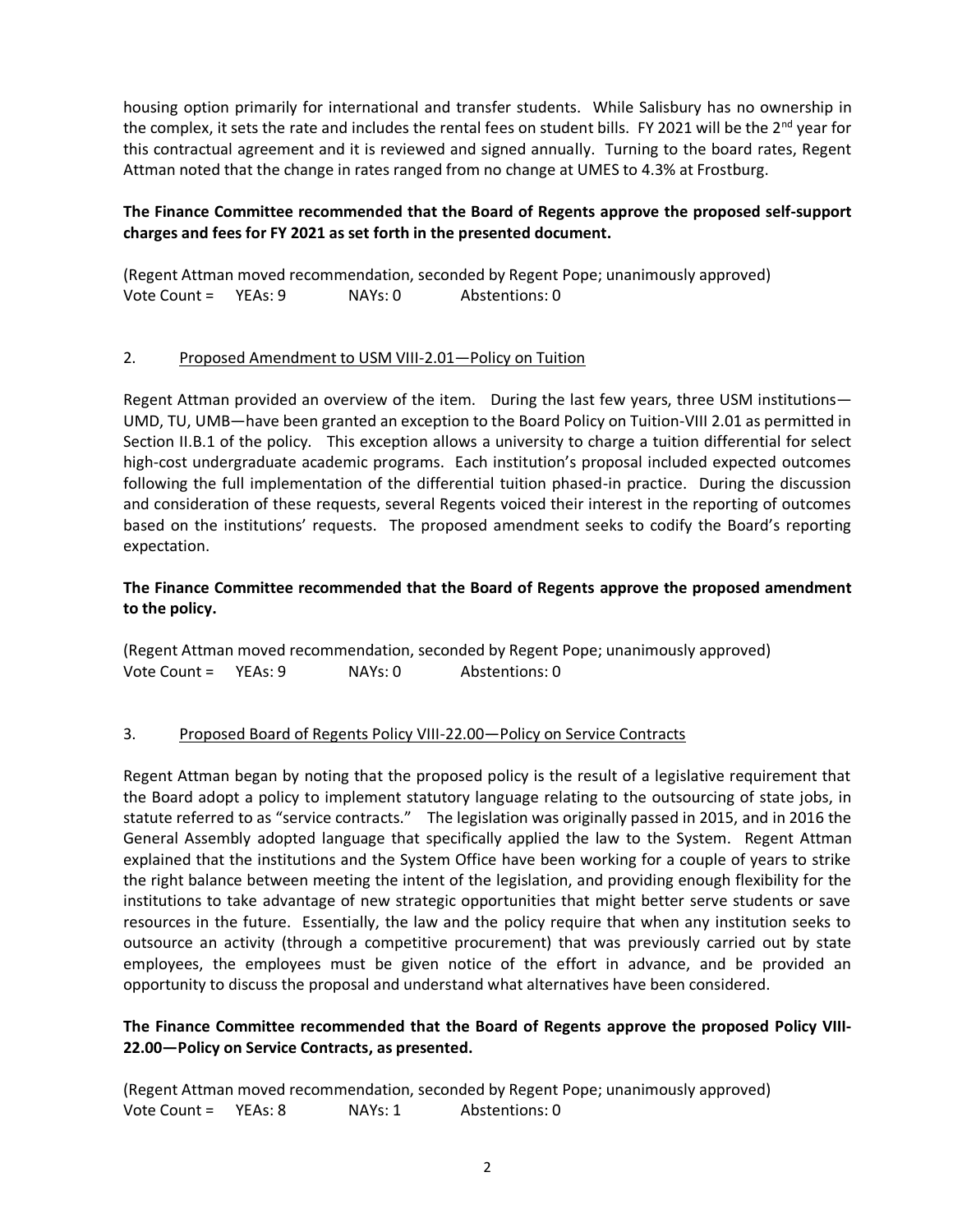#### 4. Salisbury University: Devilbiss Hall Mechanical System Replacement

Regent Attman summarized the item. Salisbury University is seeking approval for an \$8.0 million project to completely replace the heating, ventilation, and air conditioning systems in its oldest science building, Devilbiss Hall. The facility was built in 1967 and underwent a partial renovation in 2003, but no comprehensive replacement of mechanical systems has ever been done. This project would provide extensive upgrades to heating, ventilation and air conditioning in the building. The campus plans to phase the work to minimize impact to classrooms by using modular offices, classrooms, and labs on a temporary basis. The project will be funded using \$8 million of University General Auxiliary Funds and, as noted in the item, SU has applied sufficient contingencies in case of cost overruns or unforeseen conditions. Regent Attman noted that project is before the Committee because the cost exceeds the policy limit of \$5M for internal approval by the Vice Chancellor. Regent Gooden asked if the replacement system would meet the standards with regard to mold. Mr. Berkheimer, SU AVP Facilities and Capital, responded that mold would be addressed as part of the process.

#### **The Finance Committee recommended that the Board of Regents approve for Salisbury University the Devilbiss Hall Mechanical System Replacement project, as described in the agenda item.**

(Regent Attman moved recommendation, seconded by Regent Gooden; unanimously approved) Vote Count = YEAs: 9 NAYs: 0 Abstentions: 0

### 5. University of Maryland, Baltimore: Establishment of UM New Ventures Initiative, an Affiliated Business Entity for Development of Promising Early Stage Technologies

Regent Attman stated that this item involves the creation of a new, UMB-affiliated and wholly owned entity to manage early stage development of university-owned technology. The new company will be staffed and led by managers selected by the UMB president, including UMB staff. The expectation is that 2-4 technologies will be managed and developed a year. Regent Attman indicated that the intention is that investors will commit to starting new businesses, or business lines, in Maryland using UMB technologies. Mr. Hughes, UMB Vice President for Enterprise and Economic Development, pointed out that the entity would be controlled by the University and added that they are looking to provide a bridge for these initiatives.

**The Finance Committee recommended that the Board of Regents delegate to the Chancellor the authority to recognize NVI as an affiliated business entity of the University of Maryland, Baltimore, after review of conflict of interest management arrangements, approvals by the State Ethics Commission as required and organizational documents such as articles of incorporation and by-laws by the University System Office and the Attorney General's office as described in Section 12-113 of the Education Article and Board of Regents Policy VIII-13.00 Policy on Business Entities. The University will be expected to provide any proposed changes to the organizational documents to the System Office and the Office of the Attorney General for review, comment and approval, before adoption.**

(Regent Attman moved recommendation, seconded by Regent Wood; unanimously approved) Vote Count = YEAs: 9 NAYs: 0 Abstentions: 0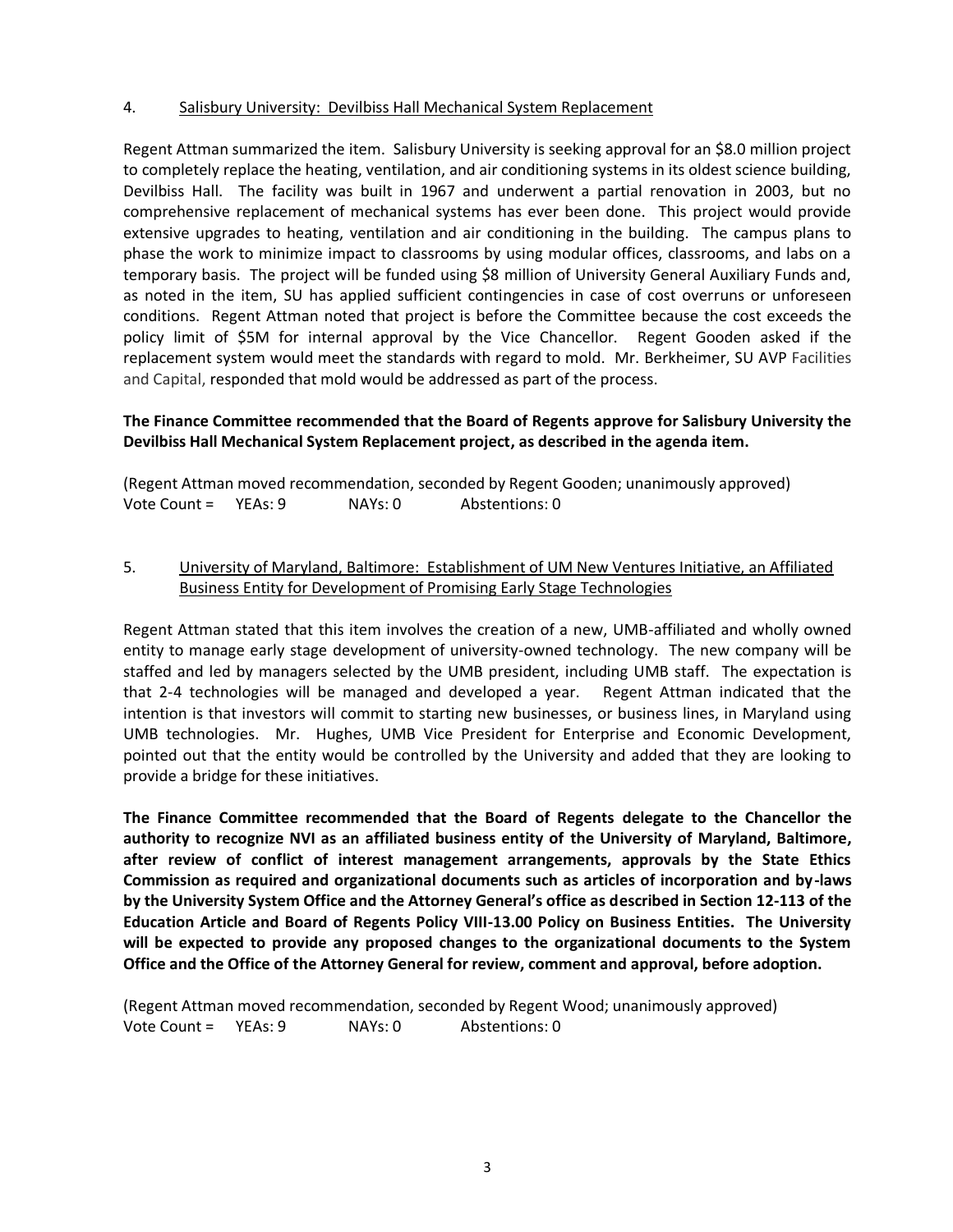### 6. University of Maryland, Baltimore: Institute of Human Virology (IHV) Building Exterior Upgrades

Regent Attman reviewed the request from the University of Maryland, Baltimore. The University is seeking approval to proceed with a \$6.55 million project to make repairs to the exterior of the Institute of Human Virology Building. He reported that since a limited restoration in 1996, the building has had numerous problems with water infiltration at the roof, penthouse and parapet walls. In 2017, a study of the building recommended replacement of roof membranes, gutters, downspouts and substantial upgrades to the building's façade. Regent Attman indicated that in December of 2018 the campus received approval, per Board policy, from the Vice Chancellor for Administration and Finance for what was then expected to be a \$4.3M restoration project. UMB quickly realized that amount would not fully address the problem and they worked over the last year to redesign the improvements for rebidding. As indicated in the document, the cost of the project, as currently bid, stands at \$6.55 million, including a contingency. Lastly, Regent Attman explained that because the updated project figure now exceeds the \$5M internal approval threshold, the University is required to seek Board approval.

## **The Finance Committee recommended that the Board of Regents approve for the University of Maryland, Baltimore, the IHV Building Exterior Upgrades as described in the agenda item.**

(Regent Attman moved recommendation, seconded by Regent Pope; unanimously approved) Vote Count = YEAs: 9 NAYs: 0 Abstentions: 0

### 7. University of Maryland, Baltimore: Delegation of Certain Real Property Acquisition Authority to the Chancellor

Regent Attman summarized the item. The University is seeking approval to re-authorize for another five-year period the delegation from the Board of Regents to the Chancellor, to approve certain real property acquisitions that meet specific criteria. This is an on-going initiative that allows properties located in a certain "Property Acquisition Zone" to be acquired if they do not exceed \$750,000 for any single property and the aggregate does not exceed \$7.5 million. Regent Attman directed those on to call to the map included in the materials. Regent Attman pointed out that the prior delegation was for \$500,000 for an individual property with a cap of \$6 million. He recognized that the increase is due to inflation and will provide additional flexibility for the University to acquire real property in an agile manner when they become available. As is the current requirement, the University will continue seek approval of any acquisitions by the Board of Public Works.

**The Finance Committee recommended that the Board of Regents delegate to the Chancellor the authority to approve for the University of Maryland, Baltimore the acquisition of real property consistent with the parameters described in the agenda item document, consistent with the University System of Maryland Procedures for the Acquisition and Disposition of Real Property.**

(Regent Attman moved recommendation, seconded by Regent Gossett; unanimously approved) Vote Count = YEAs: 9 NAYs: 0 Abstentions: 0

#### 8. University of Maryland, Baltimore: Dental Student Clinics Management Contract

Regent Attman stated that the next item from the University of Maryland, Baltimore is a request to approve the fourth of five one-year renewal options with U.M. FDSP Associates (FDSP) for the operation of the Student Dental Clinics. The cost of this contract for the renewal term is estimated at \$12.7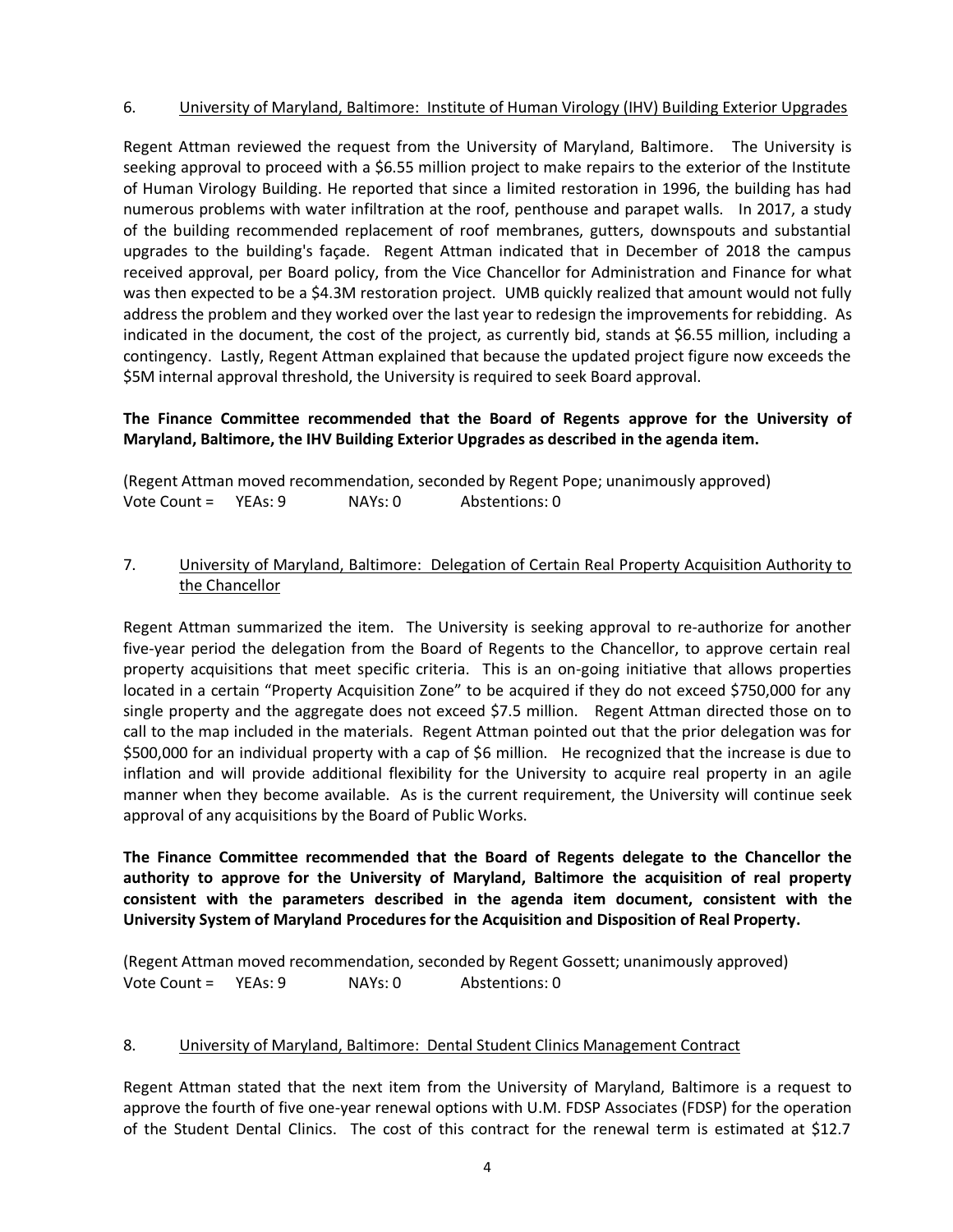million. Regent Attman provided some background on FDSP. The entity was created as a tax-exempt Maryland Corporation in 1985 for the sole purpose of managing the day-to-day operations of the dental clinic. FDSP receives no compensation other than reimbursement for personnel expenses and reasonable out-of-pocket expenses. Regent Gooden inquired about process and contract(s) for the following years. Vice President Rhodes responded that UMB would not go out via an RFP to seek bidders. Since the FDSP exists for this sole purpose, UMB would plan to renegotiate another 5-year contract. Prior to that point, UMB would go out for a proof-of-concept, to see if it could find another service provider. Ms. Rhodes offered that UMB is confident that this operation [FDSP] is the most efficient manner to provide these services. Chancellor Perman added that a previous Board Chair had asked UMB about the availability of other providers for these services; UMB's review of the market and providers at the time found that there were not any who could or would be willing to provide the services basically "at cost." Regent Attman thanked Ms. Rhodes for her comments and specified that going forward, UMB's legal counsel should work together with the OAG on the future contracts and related processes.

## **The Finance Committee recommended that the Board of Regents approve the University of Maryland, Baltimore's request to exercise the fourth one-year renewal option with U.M. FDSP Associates, P.A. as described in the agenda item.**

|                      |         |                | (Regent Attman moved recommendation, seconded by Regent Gooden; unanimously approved) |
|----------------------|---------|----------------|---------------------------------------------------------------------------------------|
| Vote Count = YEAs: 9 | NAYs: 0 | Abstentions: 0 |                                                                                       |

### 9. University of Maryland, College Park: Lease for Earth System Science Interdisciplinary Center

Regent Attman provided an overview of the item. The University of Maryland, College Park is requesting approval to amend and extend an existing lease for 41,500 rentable square feet in UMD's Discovery District for the Earth System Science Interdisciplinary Center or "ESSIC." The University is seeking to extend the term of the contract by an additional five-years, with an option to renew for five additional years. Regent Attman informed the Committee that the University negotiated a lower rent from \$31.04 per square foot to \$30.50. In addition, the landlord will provide the University with a tenant improvement allowance of \$15 per square foot or \$622,500 in order to allow a refresh of the facilities. In response to Regent Wood's question regarding the identity of the landlord, as it was not provided in the item, Mr. Maginnis responded that it was COPT. [Staff indicated this information would be added to the document.]

**The Finance Committee recommended that the Board of Regents approve for the University of Maryland, College Park an extension of the lease for ESSIC as described in the agenda item, consistent with the University System of Maryland Policy on Acquisition, Disposition, and Leasing of Real Property.**

(Regent Attman moved recommendation, seconded by Regent Pope; unanimously approved) Vote Count = YEAs: 9 NAYs: 0 Abstentions: 0

#### 10. University System of Maryland: Review of Construction Costs

Regent Attman indicated that at the E&E Workgroup meeting there was an informative discussion with staff about the cost of capital construction. The focus of the discussion centered on *what drives the cost of USM construction projects* and *what solutions can be employed to help reduce costs?* Mr. Beck,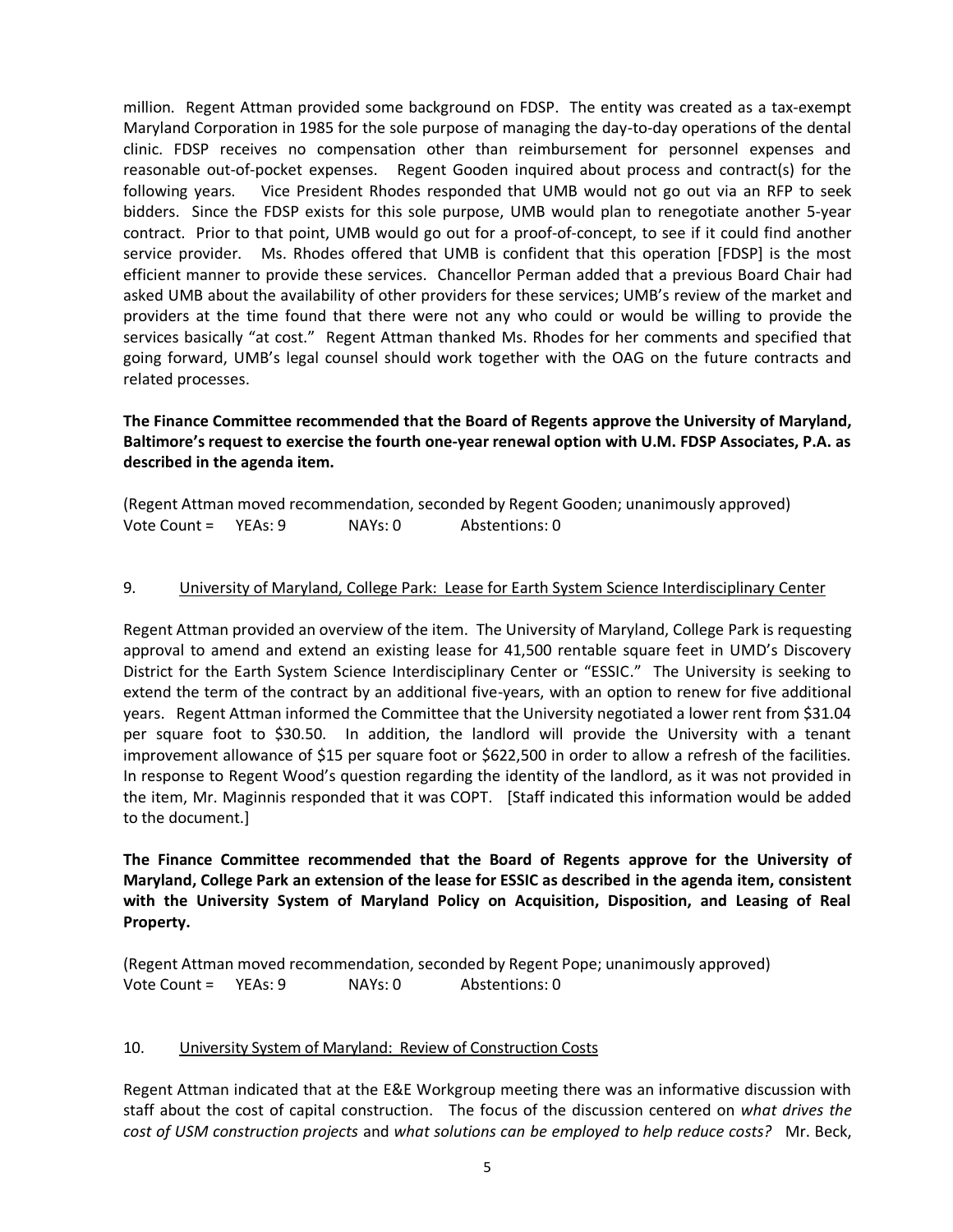Capital Planning Director, briefly reviewed and offered insight with regard to the latter point. First, institution personnel are working to constantly improve ways to deliver projects. They are looking at innovative technologies, longevity and building quality, and the construction service centers are sharing data and coordinating strategies. The materials provided by Mr. Beck are available online at: [https://www.usmd.edu/regents/agendas/20200326\\_Fin\\_ConstrCost.pdf](https://www.usmd.edu/regents/agendas/20200326_Fin_ConstrCost.pdf)

#### **The Finance Committee received the item for information purposes.**

### 11. USM Enrollment Projections: FY 2021-2030

Regent Attman indicated that while the Board would normally review and decide to adopt the enrollment projections, which were originally planned as an action item, however—based on the dynamic changes occurring right now in the world—the projections would instead be reviewed and received for information. He then asked Chad Muntz, head of the System's Institutional Research, Data & Analytics Office, to take briefly review some of the key points in his presentation. Due to time constraints, Mr. Muntz focused on just a few slides. He pointed out that Maryland is a net-exporter of college students, adding that USM institutions also rely on the enrollment of international students. His research team studied Hurricane Katrina, its impact on campus closures and enrollment—but, he concluded, right now there are just too many unknowns. Mr. Muntz's full presentation is available online at: [https://www.usmd.edu/regents/agendas/20200326\\_FC\\_Attachment\\_Enrollment.pdf](https://www.usmd.edu/regents/agendas/20200326_FC_Attachment_Enrollment.pdf)

### **The Finance Committee received the item for information purposes.**

## 12. Convening Closed Session

Regent Attman read the Convene to Close Statement.

"The Open Meetings Act permits public bodies to close their meetings to the public in circumstances outlined in §3-305 of the Act and to carry out administrative functions exempted by §3-103 of the Act. The Committee on Finance will now vote to reconvene in closed session. The agenda for the public meeting today includes a written statement with a citation of the legal authority and reasons for closing the meeting and a listing of the topics to be discussed. The statement has been provided to the regents and it is posted on the USM's website."

#### **The Chancellor recommended that the Committee on Finance vote to reconvene in closed session.**

(Regent Attman moved recommendation, seconded by Regent Gooden; unanimously approved) Vote Count = YEAs: 10 NAYs: 0 Abstentions: 0

Regent Attman thanked everyone for joining in the meeting. The public meeting was adjourned at 11:35 a.m.

Respectfully submitted,

Gary L. Attman Chair, Committee on Finance